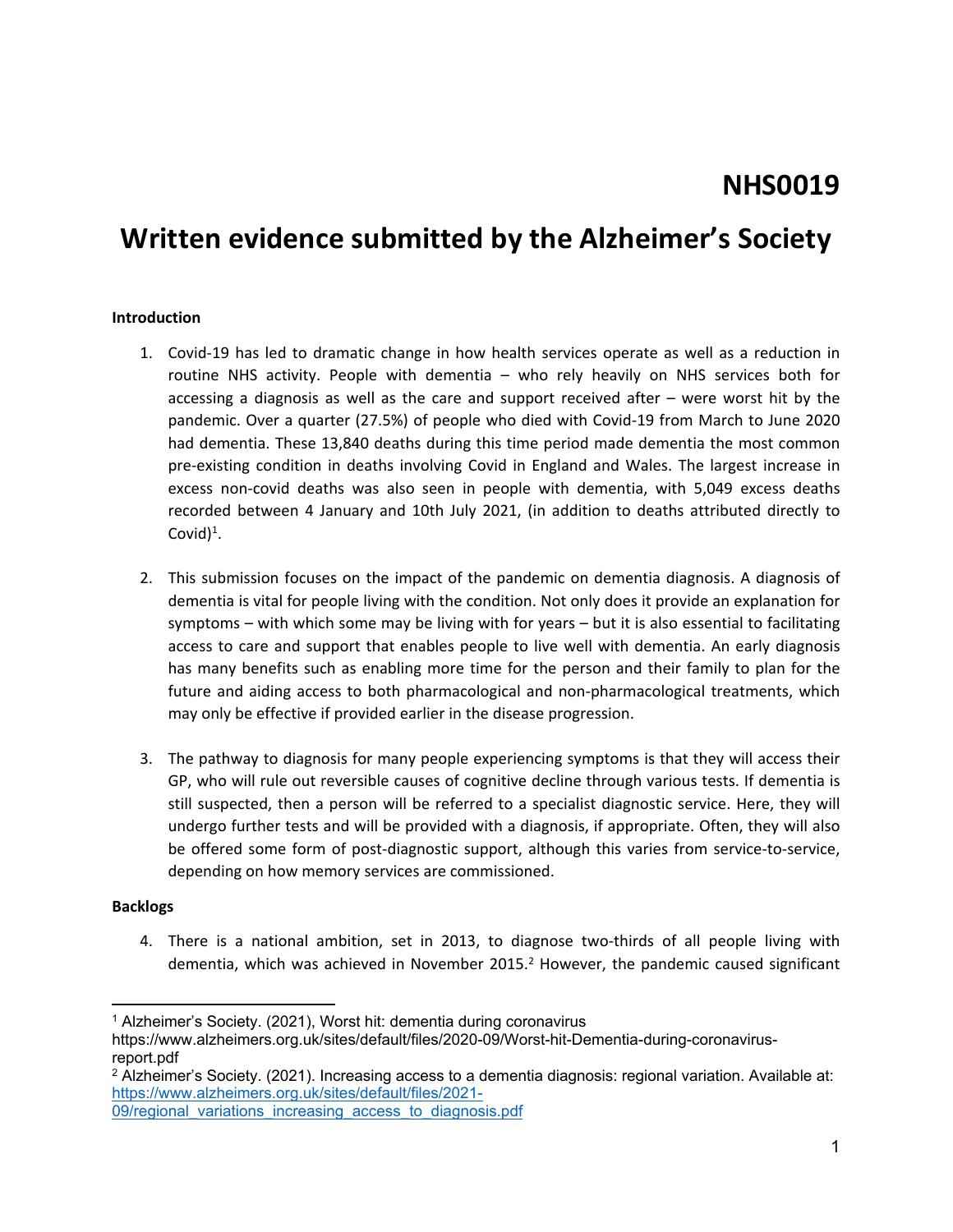disruption to dementia diagnoses, with the latest data showing a 5.5 percentage point drop from 67.4% in March 2020 to 61.9% in October 2021. The diagnosis rate dropped on each of the 12 consecutive months from March 2020 to February 2021, with just minimal increases in months March 2021 to July 2021<sup>3</sup>. The following months - August 2021 to October 2021 - has shown stagnation and a further decline<sup>4</sup>.

- 5. We estimate that there are around 33,000 people living with dementia who would have been diagnosed had the pandemic not happened.<sup>5</sup> However, this is likely to be an underestimate, with people under 65 with dementia not recorded in official data.<sup>6</sup> Due to the lack of available data, we are unsure as to how many of these 33,000 people are currently 'within the system' or are yet to reach out to their GP with concerns around symptoms. On a more local level, we estimate that it will require each GP practice in England, on average, to diagnose five people on their GP register.<sup>7</sup>
- 6. We know that Covid-19 has had a significant impact on dementia diagnoses, with the changes to delivery of healthcare at primary care level, the closure or part-closure of memory services and fears of infection by the public all contributing to the reduction of the national diagnosis rate. $8$ Our analysis of NHS Digital data shows that, in 2020, the average number of monthly GP assessments for dementia was 54% of 2019 levels, with referrals to memory services 58% of 2019 levels and memory service assessments 50% of 2019 levels.<sup>9</sup> Currently, the average number of monthly GP assessments in 2021 is 61% of 2019 levels, with referrals at 81% of 2019 levels and memory service assessments just 49% of 2019 levels.
- 7. However, it is difficult to ascertain the size of the dementia diagnosis backlog since neither the Department of Health and Social Care nor NHS England routinely track referral and waiting time data. A freedom of information request submitted in October 2021 to both organizations found that neither held data on the current size of the backlog, nationally or at an integrated care system level.

<sup>3</sup> NHS Digital. (2021). Recorded dementia diagnosis, October 2021. Available at:

https://digital.nhs.uk/data-and-information/publications/statistical/recorded-dementia-diagnoses/october-2021

<sup>4</sup> ibid

<sup>5</sup> Methodology is based on the fact England had been consistently achieving the national ambition of twothirds of all people with dementia to have a diagnosis before the pandemic and, had been for some time. 33,018 diagnoses are therefore needed to get back to the national target, a number which we attribute as an impact of the pandemic

<sup>6</sup> NHS Digital. (2021). Recorded dementia diagnoses, October 2021. Available at: [https://digital.nhs.uk/data-and-information/publications/statistical/recorded-dementia-diagnoses/october-](https://digital.nhs.uk/data-and-information/publications/statistical/recorded-dementia-diagnoses/october-2021)[2021](https://digital.nhs.uk/data-and-information/publications/statistical/recorded-dementia-diagnoses/october-2021)

 $\overline{7}$  This is calculated by dividing the numbers needed to reach the diagnosis rate target by the number of GP practices, which we've identified as 6,500. Although the number of GP practices in England is slightly higher, around 6,500 contributed to NHS Digital data publication in October 2021.

<sup>8</sup> Alzheimer's Society. (2021). Increasing access to a dementia diagnosis: regional variation. Available at: [https://www.alzheimers.org.uk/sites/default/files/2021-](https://www.alzheimers.org.uk/sites/default/files/2021-09/regional_variations_increasing_access_to_diagnosis.pdf)

[<sup>09/</sup>regional\\_variations\\_increasing\\_access\\_to\\_diagnosis.pdf](https://www.alzheimers.org.uk/sites/default/files/2021-09/regional_variations_increasing_access_to_diagnosis.pdf)

<sup>9</sup> Alzheimer's Society. (2021). Increasing access to a dementia diagnosis: regional variation. Available at: [https://www.alzheimers.org.uk/sites/default/files/2021-](https://www.alzheimers.org.uk/sites/default/files/2021-09/regional_variations_increasing_access_to_diagnosis.pdf)

[<sup>09/</sup>regional\\_variations\\_increasing\\_access\\_to\\_diagnosis.pdf](https://www.alzheimers.org.uk/sites/default/files/2021-09/regional_variations_increasing_access_to_diagnosis.pdf)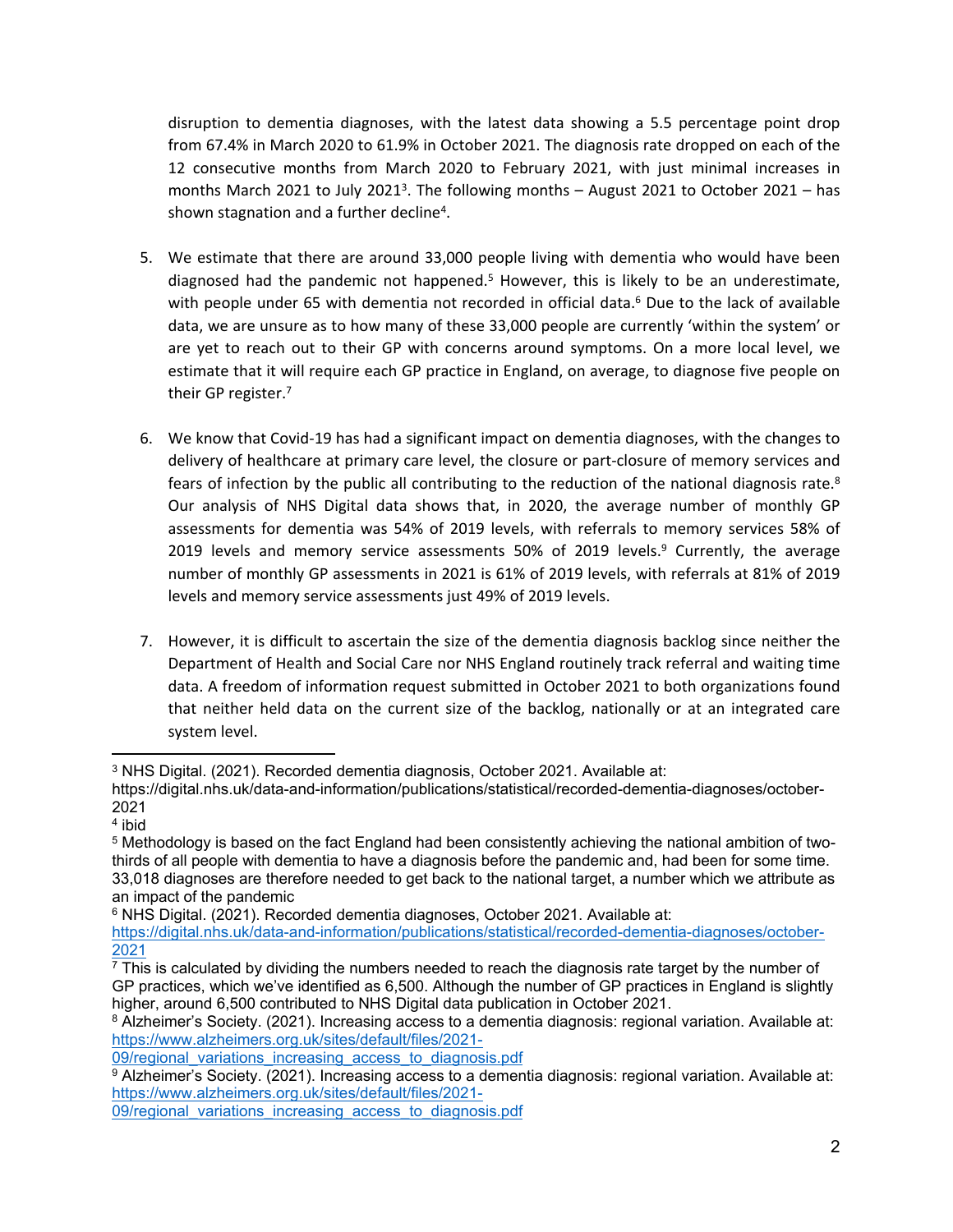- 8. The average number of referrals pre-Covid (October 2018 to September 2019) was around 2,600 per month. In the 20 months from March 2020 to October 2021, there should have been around 52,000, yet the actual number of referrals was just 32,915, 63% of the expected number of referrals. Whilst it is positive that referrals now are reaching pre-Covid levels, we are concerned about the capacity of secondary care to manage these referrals. We estimate that there will be an extra 10,400 referrals for dementia assessment by February 2022.
- 9. The most recent publication (August 2021) of the Mental Health Services Dataset shows 117,195 open referrals to memory services, an increase of over 8,500 (7.5 per cent) since August the previous year<sup>10</sup>. This means that people are being referred into the services but there is a significant delay in being seen and assessed at these clinics. The data showed a small recovery in numbers in the autumn of 2020 but since January 2021 open referrals to memory services have risen every month. Calculating the average memory assessment output by memory services this year (2,265 assessments per month, January to October 2021), we estimate that it would take 4.3 years, or 51.7 months, to clear the current backlog. This calculation only stands if no new referrals were accepted, and memory services are only assessing referrals already in the system.
- 10. However, not all of the 117,195 who are currently waiting an assessment for dementia will have the condition. The latest national memory clinic audit found that, overall, 67% of patients referred to memory services were diagnosed with dementia.<sup>11</sup> This means that we estimate that 78,520 of these backlogged referrals may have dementia – meaning that even if the national diagnosis rate to is recovered to 67 per cent there is much greater unmet need that has not been planned for. Some caution must be given to this estimate. Covid-19 specific considerations, such as those presenting with long Covid which may have a cognitive impact and may skew the appropriability of referrals.
- 11. Furthermore, this memory assessment backlog is not split regionally or into integrated care system footprints so we cannot understand where there is regional inequity of access. We do know that the diagnosis rate varies significantly. In October the variation in diagnosis rates between clinical commissioning groups ranged between 51% and 79%. We understand the Office for Health Disparities is currently developing data on dementia diagnosis rates based on ethnicity and welcome this commitment in helping to understand and therefore reduce health inequalities.
- 12. In March 2021, the Government announced £17m funding to boost capacity within memory assessment services to support improvements in the national diagnosis rate.<sup>12</sup> With a lack of routinely collected data by Department of Health and Social Care and NHS England, it is unclear

<sup>11</sup> NHS England (2020) The 2019 national memory service audit. Available at

<sup>10</sup> <sup>10</sup> NHS Digital. (2021). Mental Health Services Dataset (MHSD). Available at: https://digital.nhs.uk/dataand-information/data-collections-and-data-sets/data-sets/mental-health-services-data-set

https://www.england.nhs.uk/london/wpcontent/uploads/sites/8/2020/04/The-2019-national-memoryservice-audit.pdf

<sup>12</sup> Department of Health and Social Care press release (2021). Available at

<https://www.gov.uk/government/news/mental-health-recovery-plan-backed-by-500-million>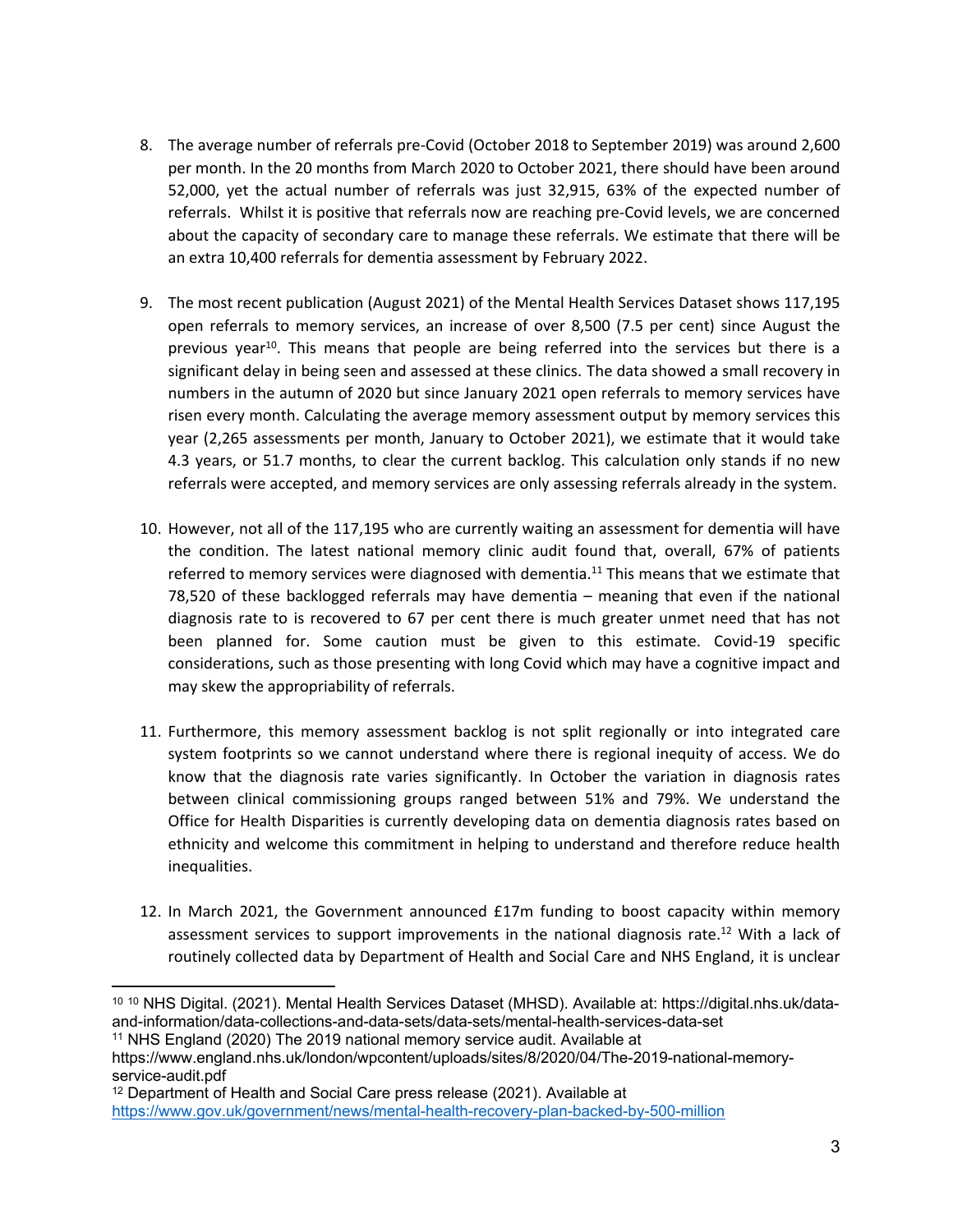how this funding was calculated. The £17m of additional money has now been allocated to ICSs and will be spent by the end of the March 2022.

- 13. One study found the cost of diagnosing people and offering a six-month follow-up varies between  $£1,600$  and  $£2,500$  per patient<sup>13</sup>, while a separate study found the average cost of diagnosis via a memory assessment service was £742 and £807 via a community mental health team<sup>14</sup>. Given the variation of diagnostic services at MAS clinics, we have estimated that funding of  $£46.6m<sup>15</sup>$  is needed to return the diagnosis rate back to the national target of 67%. This is equivalent to a spend of £8.48m to increase the diagnosis rate by 1%. The calculation is based on our estimate that 33,018 people are living with dementia who would have been diagnosed had the pandemic not happened. This £46.6m figure does not cover associated costs at primary care level nor the fact the trajectory of the current recovery rate continues to fall, moving the national target further from reach. Nor does it take into account that the cost of recovering the diagnosis rate will almost certainly be higher as recovery will require increased agency/bank staff use and other overtime costs, plus inflationary pressures on MAS. Others have suggested the total cost of recovering the diagnosis rate to run into the hundreds of millions of pounds.<sup>16</sup>
- 14. The £46.6m also does not address the wider unmet need the memory clinic backlog data suggests exists. The £17m of current additional funding equates to just £145.06 per backlogged referral to memory clinics. Even if we just took the 78,520 referrals that are estimated to result in a diagnosis of dementia, the money assigned to each case is just £216.51. Using the same average cost of diagnosis, it would cost £110.9m to clear the 78,520 backlog entirely, which excludes the costs associated with auditing the waiting list and removing inappropriate referrals. While we recognise there will always be a backlog to access services, further data collection from MAS services is needed to understand what a reasonable backlog would look like.
- 15. In the October 2021 spending review a further £8bn was promised to help clear the elective backlog that has built up across the country in all health conditions. To date no monies from this fund has been allocated to the dementia backlog and we understand that it is unlikely this will happen. It is clear from the current diagnosis rate performance, the estimated time to recover the backlog and the cost of recovery that a further and urgent funding boost is needed to ensure that people living with the condition can access a diagnosis. Without a diagnosis and the care and support it facilitates, people are at risk of living with a complex condition unsupported for many years, increasing chances of crisis, such as emergency admissions, which have significant financial implications for the health system.

<sup>&</sup>lt;sup>13</sup> Mark Pennington et all (2018). The cost of diagnosis and early support in patients with cognitive decline. International Journal of Geriatric Psychiatry.33(1):5-13.

<sup>&</sup>lt;sup>14</sup> Judy Sasha Rubinsztein et al (2018). A memory clinic v traditional community mental health team service: comparison of costs and quality. Cambridge University Press. [A](https://www.cambridge.org/core/journals/bjpsych-bulletin/article/memory-clinic-v-traditional-community-mental-health-team-service-comparison-of-costs-and-quality/B0EBEB15A321525A356AB1BF9AF88D03) [memory](https://www.cambridge.org/core/journals/bjpsych-bulletin/article/memory-clinic-v-traditional-community-mental-health-team-service-comparison-of-costs-and-quality/B0EBEB15A321525A356AB1BF9AF88D03) [clinic](https://www.cambridge.org/core/journals/bjpsych-bulletin/article/memory-clinic-v-traditional-community-mental-health-team-service-comparison-of-costs-and-quality/B0EBEB15A321525A356AB1BF9AF88D03) [v.](https://www.cambridge.org/core/journals/bjpsych-bulletin/article/memory-clinic-v-traditional-community-mental-health-team-service-comparison-of-costs-and-quality/B0EBEB15A321525A356AB1BF9AF88D03) [traditional](https://www.cambridge.org/core/journals/bjpsych-bulletin/article/memory-clinic-v-traditional-community-mental-health-team-service-comparison-of-costs-and-quality/B0EBEB15A321525A356AB1BF9AF88D03) [community](https://www.cambridge.org/core/journals/bjpsych-bulletin/article/memory-clinic-v-traditional-community-mental-health-team-service-comparison-of-costs-and-quality/B0EBEB15A321525A356AB1BF9AF88D03) [mental](https://www.cambridge.org/core/journals/bjpsych-bulletin/article/memory-clinic-v-traditional-community-mental-health-team-service-comparison-of-costs-and-quality/B0EBEB15A321525A356AB1BF9AF88D03) [health](https://www.cambridge.org/core/journals/bjpsych-bulletin/article/memory-clinic-v-traditional-community-mental-health-team-service-comparison-of-costs-and-quality/B0EBEB15A321525A356AB1BF9AF88D03) [team](https://www.cambridge.org/core/journals/bjpsych-bulletin/article/memory-clinic-v-traditional-community-mental-health-team-service-comparison-of-costs-and-quality/B0EBEB15A321525A356AB1BF9AF88D03) [service:](https://www.cambridge.org/core/journals/bjpsych-bulletin/article/memory-clinic-v-traditional-community-mental-health-team-service-comparison-of-costs-and-quality/B0EBEB15A321525A356AB1BF9AF88D03) [comparison](https://www.cambridge.org/core/journals/bjpsych-bulletin/article/memory-clinic-v-traditional-community-mental-health-team-service-comparison-of-costs-and-quality/B0EBEB15A321525A356AB1BF9AF88D03) [of](https://www.cambridge.org/core/journals/bjpsych-bulletin/article/memory-clinic-v-traditional-community-mental-health-team-service-comparison-of-costs-and-quality/B0EBEB15A321525A356AB1BF9AF88D03) [costs](https://www.cambridge.org/core/journals/bjpsych-bulletin/article/memory-clinic-v-traditional-community-mental-health-team-service-comparison-of-costs-and-quality/B0EBEB15A321525A356AB1BF9AF88D03) [and](https://www.cambridge.org/core/journals/bjpsych-bulletin/article/memory-clinic-v-traditional-community-mental-health-team-service-comparison-of-costs-and-quality/B0EBEB15A321525A356AB1BF9AF88D03) [quality](https://www.cambridge.org/core/journals/bjpsych-bulletin/article/memory-clinic-v-traditional-community-mental-health-team-service-comparison-of-costs-and-quality/B0EBEB15A321525A356AB1BF9AF88D03) [|](https://www.cambridge.org/core/journals/bjpsych-bulletin/article/memory-clinic-v-traditional-community-mental-health-team-service-comparison-of-costs-and-quality/B0EBEB15A321525A356AB1BF9AF88D03) [BJPsych](https://www.cambridge.org/core/journals/bjpsych-bulletin/article/memory-clinic-v-traditional-community-mental-health-team-service-comparison-of-costs-and-quality/B0EBEB15A321525A356AB1BF9AF88D03) [Bulletin](https://www.cambridge.org/core/journals/bjpsych-bulletin/article/memory-clinic-v-traditional-community-mental-health-team-service-comparison-of-costs-and-quality/B0EBEB15A321525A356AB1BF9AF88D03) [|](https://www.cambridge.org/core/journals/bjpsych-bulletin/article/memory-clinic-v-traditional-community-mental-health-team-service-comparison-of-costs-and-quality/B0EBEB15A321525A356AB1BF9AF88D03) [Cambridge](https://www.cambridge.org/core/journals/bjpsych-bulletin/article/memory-clinic-v-traditional-community-mental-health-team-service-comparison-of-costs-and-quality/B0EBEB15A321525A356AB1BF9AF88D03) [Core](https://www.cambridge.org/core/journals/bjpsych-bulletin/article/memory-clinic-v-traditional-community-mental-health-team-service-comparison-of-costs-and-quality/B0EBEB15A321525A356AB1BF9AF88D03)

<sup>&</sup>lt;sup>15</sup> (The average of study one (£2050) x the average of study two £774.50))/2 = £1412.25 cost per diagnosis.

<sup>&</sup>lt;sup>16</sup> UK Parliament Committees. (2021). Written evidence submitted by Alzheimer's Research UK (CBP0083). Available at: <https://committees.parliament.uk/writtenevidence/38818/pdf/>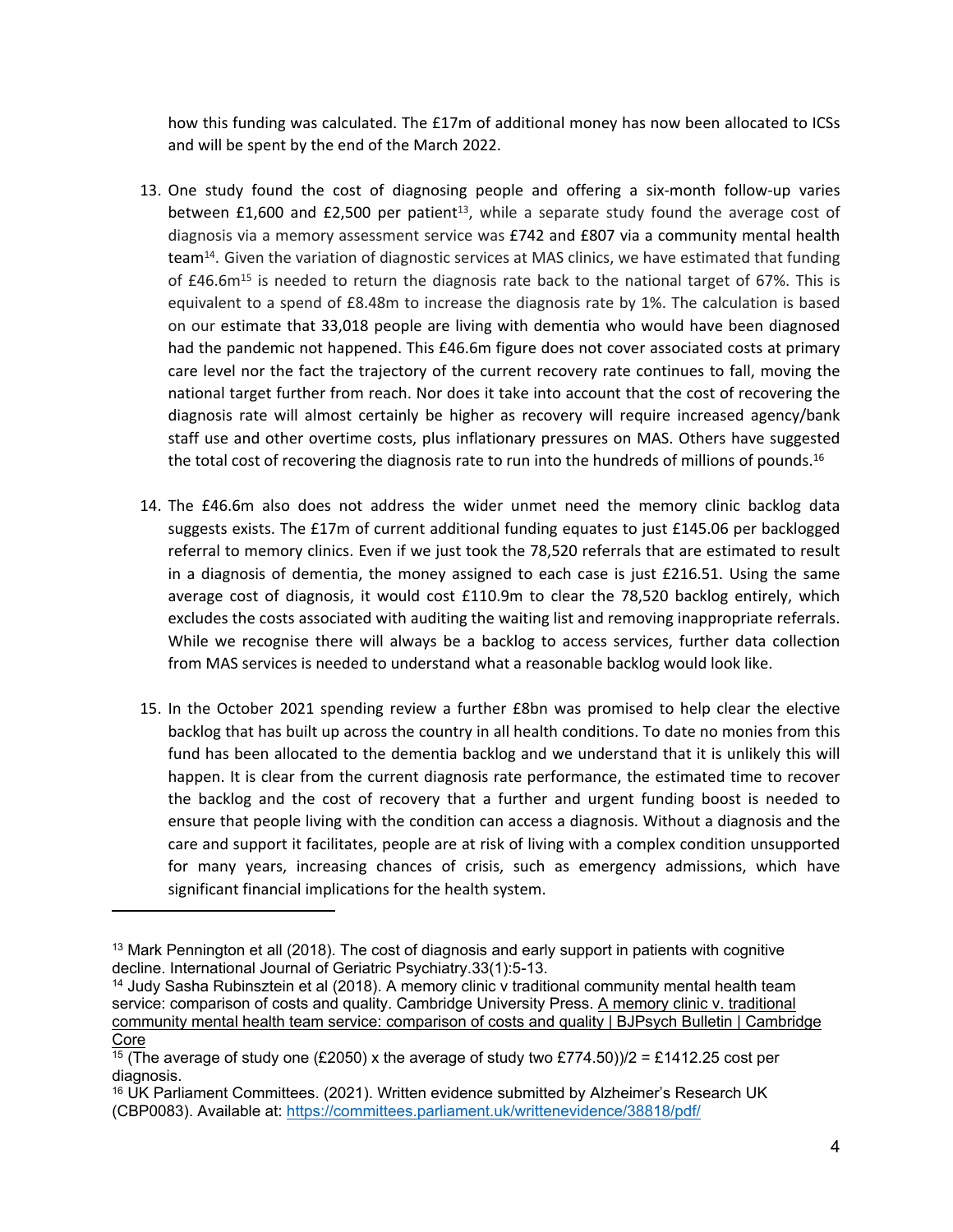- 16. There is large variation in the percentage of people diagnosed with dementia from service to service, with some services diagnosing as little as 22% of their patients with dementia.<sup>17</sup> This obviously presents capacity challenges at secondary care level when inappropriate referrals take up valuable clinical time. Improved referral processes are needed at primary care level to improve timely access to dementia and to reduce the stress waiting for a diagnosis can bring to patients, especially those where the dementia is clearly advanced.
- 17. Given these costs, Alzheimer's Society is calling for a minimum of £70m over two years to tackle the backlog, ringfenced for dementia, although we are happy to work with NHS England to discuss specific costs. We estimate this would cover the costs of the backlog to secondary care and make allowances for increased primary care costs. It would also allow for NHS England to invest in much needed data collection from memory assessment services to understand regional and health inequality disparities, plus the sharing of innovative new practice. This reasonable investment will see a significant return on investment given we have previously reported the cost to the NHS of emergency admissions of people with dementia to alone cost over £280m (2017-18).<sup>18</sup>

#### **Waiting times**

- 18. Diagnostic waiting times are as equally concerning as the referral backlog. When demand for diagnostic services increases, so do waiting times, leaving more people waiting longer for a diagnosis.<sup>19</sup> Historically, many memory services have been dogged with capacity limitations since their inception, with significant increases in referrals affecting waiting lists.<sup>20</sup> GPs have previously reported a lack of funding and capacity, as well as a lack of clinical and administrative staffing, at secondary care level as factors influencing access to a dementia diagnosis.<sup>21</sup>
- 19. In 2018, the National Collaborating Centre for Mental Health set a national goal to increase the number of people being diagnosed with dementia and starting treatment within six weeks of referral, a target that is in line with other health conditions.<sup>22</sup> However, the last memory clinic

<sup>17</sup> NHS England (2020) The 2019 national memory service audit. Available at

https://www.england.nhs.uk/london/wpcontent/uploads/sites/8/2020/04/The-2019-national-memoryservice-audit.pdf

<sup>18</sup> Alzheimer's Society. (2020). Alzheimer's Society analysis of NHS England's Hospital Episode Statistics dataset 2012/13 to 2017/18. Available at: https://www.alzheimers.org.uk/sites/default/files/2020- 01/Hospital%20Admissions%202012-

<sup>18%20</sup>for%20people%20with%20dementia%20Alzheimer%27s%20Society%202020.pdf

<sup>&</sup>lt;sup>19</sup> Alzheimer's Society. (2021). Increasing access to a dementia diagnosis: regional variation. Available at: [https://www.alzheimers.org.uk/sites/default/files/2021-](https://www.alzheimers.org.uk/sites/default/files/2021-09/regional_variations_increasing_access_to_diagnosis.pdf)

<sup>09/</sup>regional variations increasing access to diagnosis.pdf

<sup>&</sup>lt;sup>20</sup> Foreman, P. et al. (2004). Multidisciplinary memory clinics: what is important to caregivers and clients? International Journal of Geriatric Psychiatry. 19(6):588-9

<sup>21</sup> Chithiramohan, A. & Iliffe, S. (2016). Identifying barriers to diagnosing dementia following incentivisation and policy pressures: General practitioners' perspectives. SAGE Publications. 18(2):514- 529

<sup>&</sup>lt;sup>22</sup> National Collaborating Center for Mental Health 2018. The Dementia Care Pathway. [https://www.rcpsych.ac.uk/docs/default-source/improving-care/nccmh/nccmh-dementia-care-pathwayfull](https://www.rcpsych.ac.uk/docs/default-source/improving-care/nccmh/nccmh-dementia-care-pathwayfull-implementation-guidance.pdf?sfvrsn=cdef189d_6)[implementation-guidance.pdf?sfvrsn=cdef189d\\_6](https://www.rcpsych.ac.uk/docs/default-source/improving-care/nccmh/nccmh-dementia-care-pathwayfull-implementation-guidance.pdf?sfvrsn=cdef189d_6)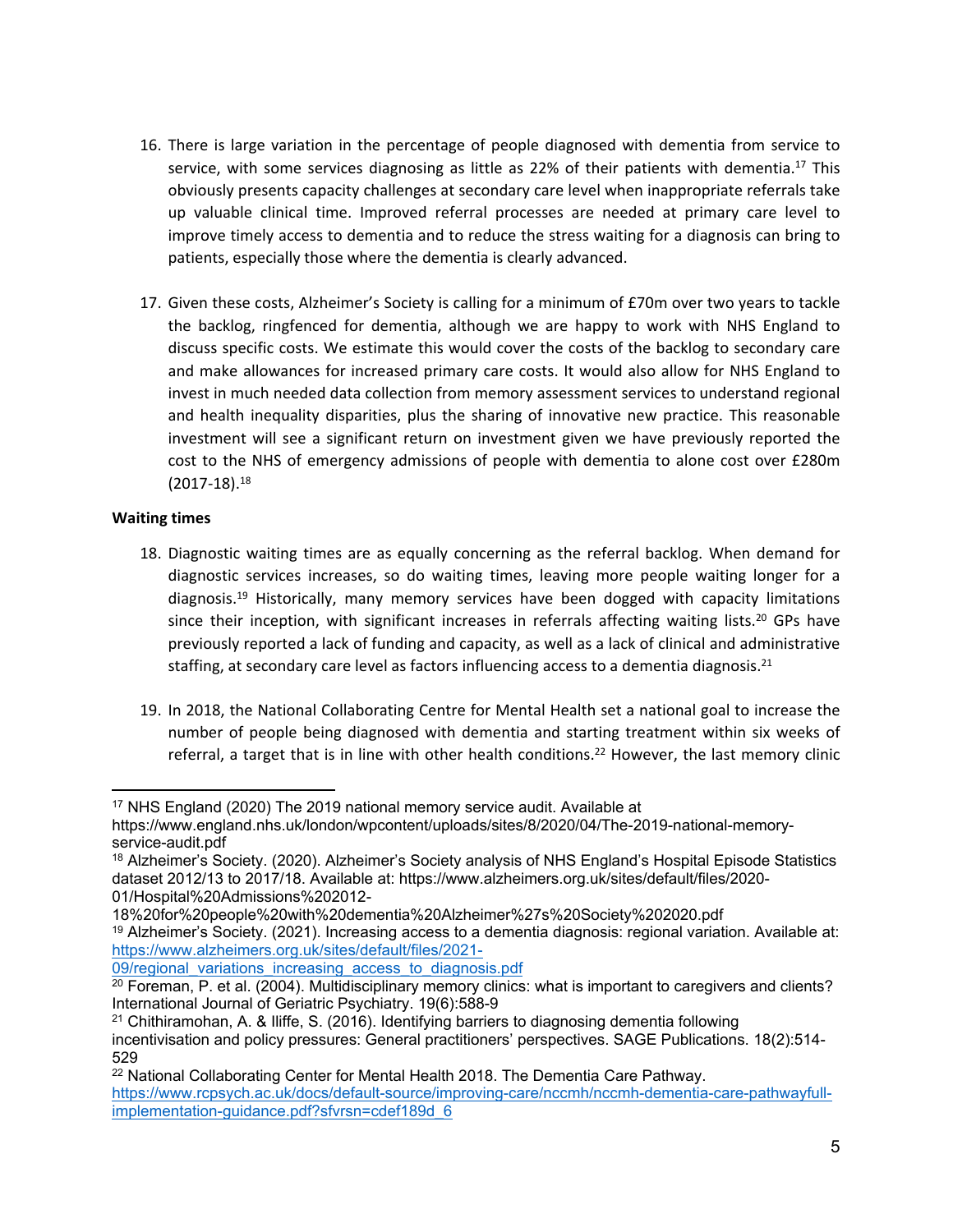audit, taken before the pandemic, showed the mean waiting time from referral to diagnosis was 13 weeks and varied between services from three to 34 weeks (almost eight months). Overall, just over one quarter (26%) of patients were diagnosed within six weeks of referral, varying from 0% to 87% per service. $23$ 

- 20. Whilst we know that many people were not previously receiving a diagnosis in a timely way, the pandemic has further exacerbated waiting times. A survey conducted by Alzheimer's Society in January 2021 (37 responses) for people diagnosed with dementia over the pandemic found that almost one third of people (30%) waited over five and a half months (24 weeks) for a diagnosis after being referred to a memory service. We know that rising waiting times is a significant issue for memory services with many reporting to us at the beginning of 2021 they were operating at capacity and that the backlog of appointments due to the pandemic worsened their position.
- 21. Anecdotally, throughout autumn 2021 we have heard that waiting times to diagnosis for some memory services are currently as high as nine months. This length of time is highly concerning given it leaves the potential for people and their families to be without care and support to help them manage the condition.
- 22. One memory assessment service based in North England told us that as of November 2021 their waiting time for assessment is nine months, with GP referrals now higher than pre-Covid. In October the service received 100 referrals compared to a pre-Covid monthly average of 90. Staff sickness and burnout from the pandemic means the team gets through even less than its average of 20 assessments per week, and now has a backlog of 700 people waiting to be seen. Another service operating in the South of England reported to us in the same month that they had a seven-month waiting list.
- 23. As of December 2021, two memory assessment services in the Home Counties have built up backlogs of 10-12 weeks. Both of these backlogs occurred as the services did not have the available resources to cope with increased referral numbers. As a result, one clinical commissioning group has suspended all screening for potential dementia at primary care level and its MAS is now classified as being in crisis.

## **Diagnostic capability and infrastructure**

24. Scanning capacity is of particular concern regarding waiting times. Previously, the national memory clinic audit found that people, on average, waited five weeks for a brain scan, not including additional time for the scan report to be received, significantly impacting the ability of services to meet the six-week diagnosis waiting time target. $24$ 

<sup>&</sup>lt;sup>23</sup> NHS England (2020) The 2019 national memory service audit. Available at

https://www.england.nhs.uk/london/wpcontent/uploads/sites/8/2020/04/The-2019-national-memoryservice-audit.pdf

<sup>&</sup>lt;sup>24</sup> NHS England (2020) The 2019 national memory service audit. Available at

https://www.england.nhs.uk/london/wpcontent/uploads/sites/8/2020/04/The-2019-national-memoryservice-audit.pdf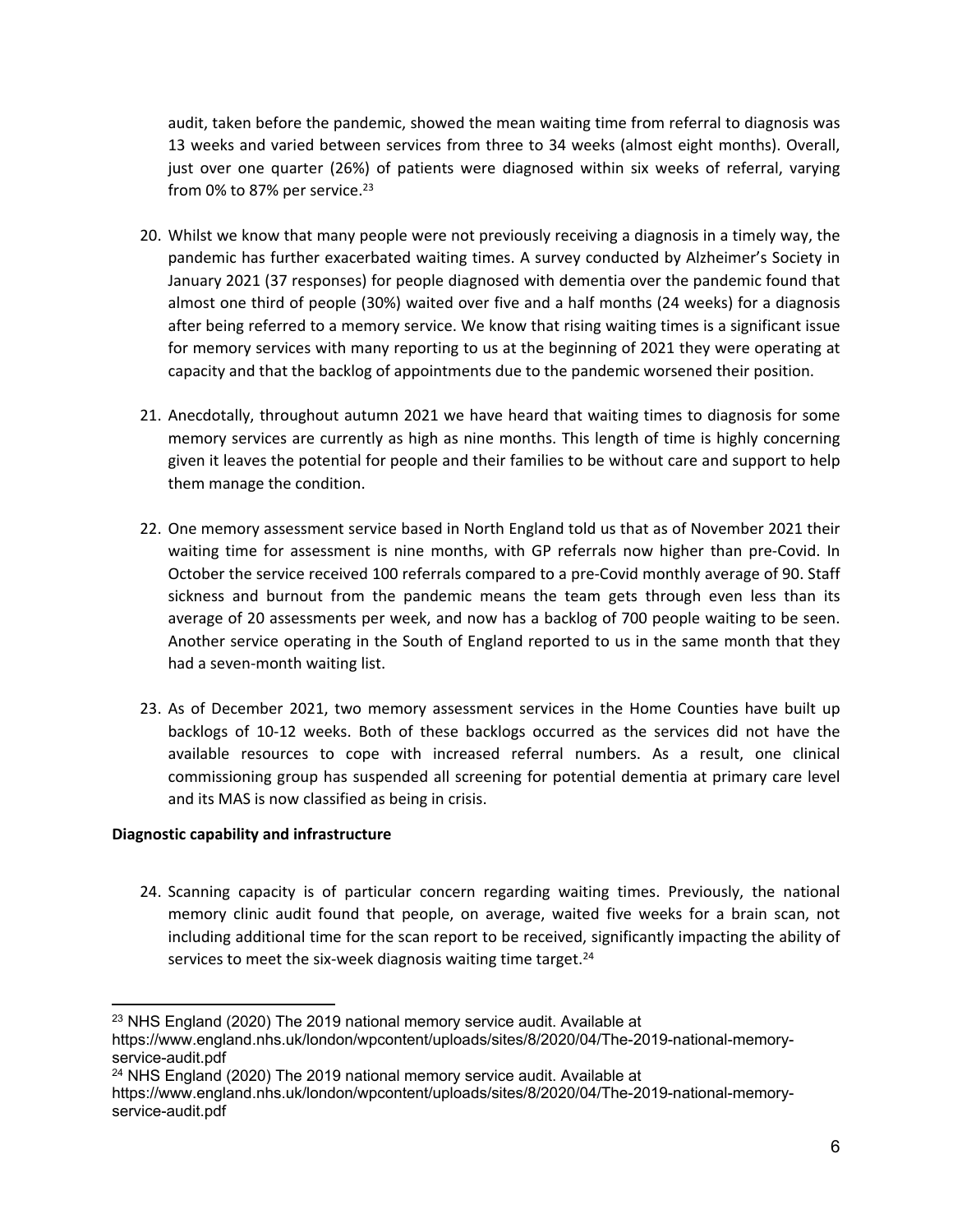- 25. Memory services reported to us that routine brain scans were suspended over the pandemic, with emergency cases being prioritized. The prioritization of scans during Covid-19 has built up a backlog of people with dementia waiting for scans, which has subsequently impacted waiting times to diagnosis. During autumn 2021, we heard of waiting times for a brain scan is as high as six months in one area. In another area of England, we have heard there is currently a backlog of 2000 scans, with routine head computerized tomography (CT) scans stopped, and the local memory service is now expected to diagnose without the use of scans or, alternatively, people are being asked to pay £804 to have a scan.
- 26. Whilst not all people going through a dementia assessment require a brain scan to determine their diagnosis, it is particularly advantageous for people with atypical symptoms or those with rarer dementias. For instance, cases of individuals with Lewy body dementia (dementia with Lewy bodies and Parkinson's disease dementia) take twice as long to reach a diagnosis in comparison to those without Lewy body dementia and undergo more scans.<sup>25</sup>
- 27. Guidance for memory services during the pandemic proposed that, in the absence of access to brain scans, services should offer a 'working diagnosis' of unspecified dementia.<sup>26</sup> While services recognized this change in dementia diagnosis was necessary during the pandemic, we are concerned that this diagnosis pathway will hinder the ability of services to deliver a subtype diagnosis. Without a subtype, some people may not be able to access specific interventions targeted at different types of dementia.
- 28. In our survey about dementia diagnosis to memory services (April 2021, 21 responses), we asked what could be done to improve diagnosis as a response to the pandemic. Whilst many spoke of a 'tsunami of referrals' and 'massive backlogs'; responses focused on reducing backlogs, increasing access to scanning infrastructure and increasing staffing capacity. It is paramount that an urgent funding injection is put into the system to enable services to cope with demand.

## **Staff capacity**

- 29. Workforce, or the lack thereof, has also been suggested as a potential barrier to diagnosis. In most local diagnostic services, consultant-level clinicians are required to confirm dementia diagnoses and consultants can come from a range of professions including psychology, gerontology, psychiatry and neurology, amongst others.
- 30. There has been significant difficulty in increasing the psychiatric workforce over the past five years. The Five Year Forward View for Mental Health and NHS Long Term Plan both included indicative workforce requirements to deliver service ambitions and improve mental healthcare, but the requirements have not been met nor are they on track to be met. In the plan to deliver the *Five Year Forward View for Mental Health – Stepping forward to 2020/21: The mental health*

<sup>25</sup> Surendranathan, A. et al. (2020). Clinical diagnosis of Lewy body dementia. Psych Open. 6:1-8 <sup>26</sup> Yorkshire and the Humber Clinical Networks (2020) Memory Service Assessments: A New Way of Working. Available at http://www.yhscn.nhs.uk/media/PDFs/mhdn/Dementia/Covid%2019/MAS/MSA%20- %20A%20New%20Way%20of%20Working%20revised%20Dec%202020.pdf